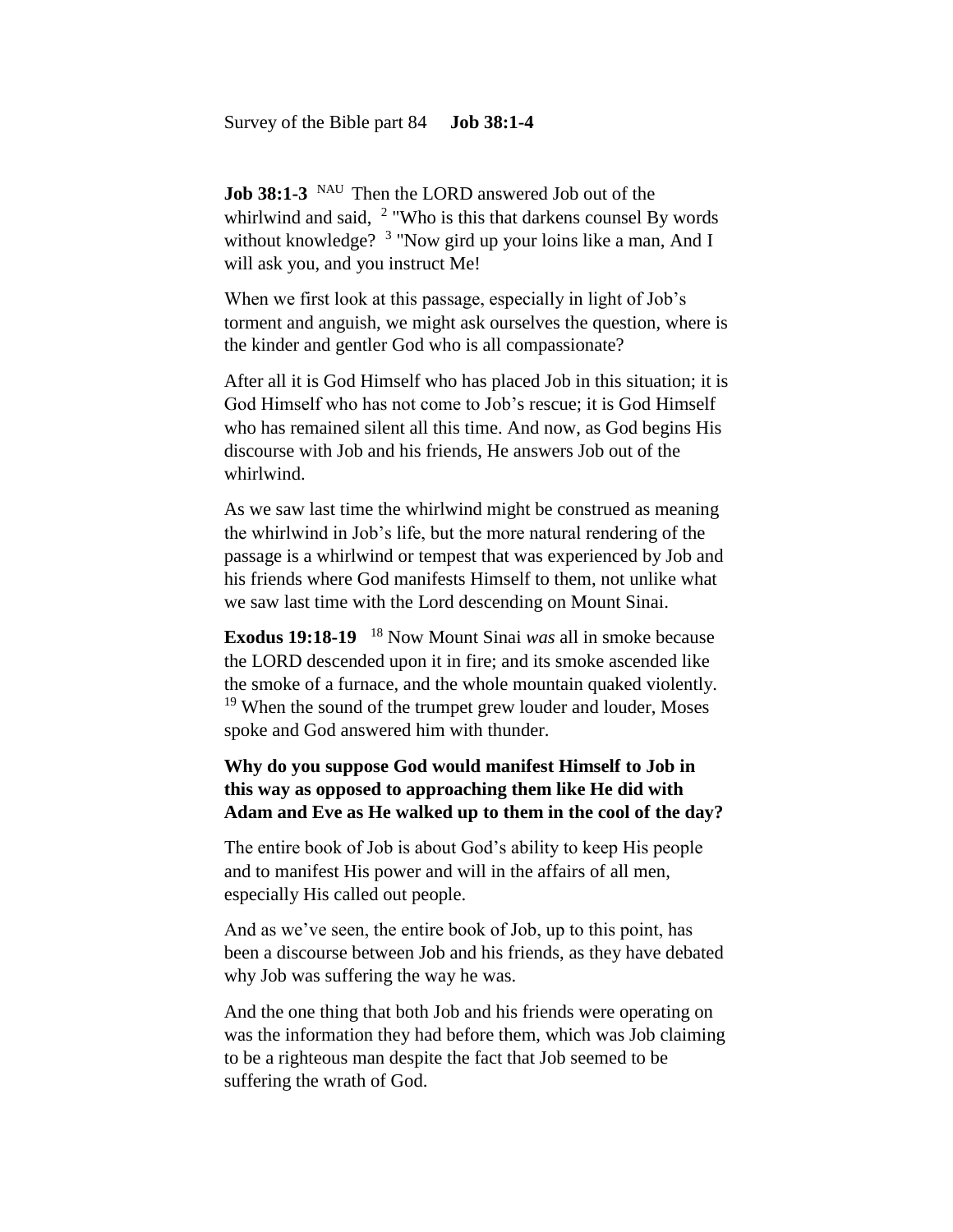It was hard for all parties involved to make any sense of this because they surmised that a righteous man cannot suffer at the hand of God in this way, unless that righteous man had done something worthy of such punishment.

And so, Job was seeking for answers and his friends were seeking for answers. Job could only seek answers from God because his friends had already made up their minds as to what the problem was. And so up to this point the counsel that Job sought was continually being short circuited by his friends whose counsel was to repent of his sin.

And so, God finally answers from the whirlwind, which is to say that He approached them all in power and authority. And again, whenever we see this expression throughout the Scriptures it is indicative of God's righteous judgment.

**Psalm 58:9-11**  <sup>9</sup> *Before your pots can feel the fire of thorns He will sweep them away with a whirlwind*, the green and the burning alike.  $10$  The righteous will rejoice when he sees the vengeance; He will wash his feet in the blood of the wicked.  $11$  And men will say, "Surely there is a reward for the righteous; Surely there is a God who judges on earth!"

**Isaiah 29:6** <sup>6</sup> From the LORD of hosts you will be punished with thunder and earthquake and loud noise, *With whirlwind and tempest and the flame of a consuming fire.*

And so, when God approaches Job and his friends this does not appear to be a tranquil encounter, but rather a serious encounter which defines as to who is in control.

And so, the answer from the whirlwind will begin with a question to Job.

**Job 38:2** <sup>2</sup> "Who is this that darkens counsel By words without knowledge?

God is essentially saying, who is trying to approach Me in their own wisdom and make their case when you approach in complete ignorance?

### **How is God setting the stage here?**

He is the One who is all wise and knowing and powerful. And often times His people need to take a step back and not try to counsel God as to how He should do things or question God on the way He does things.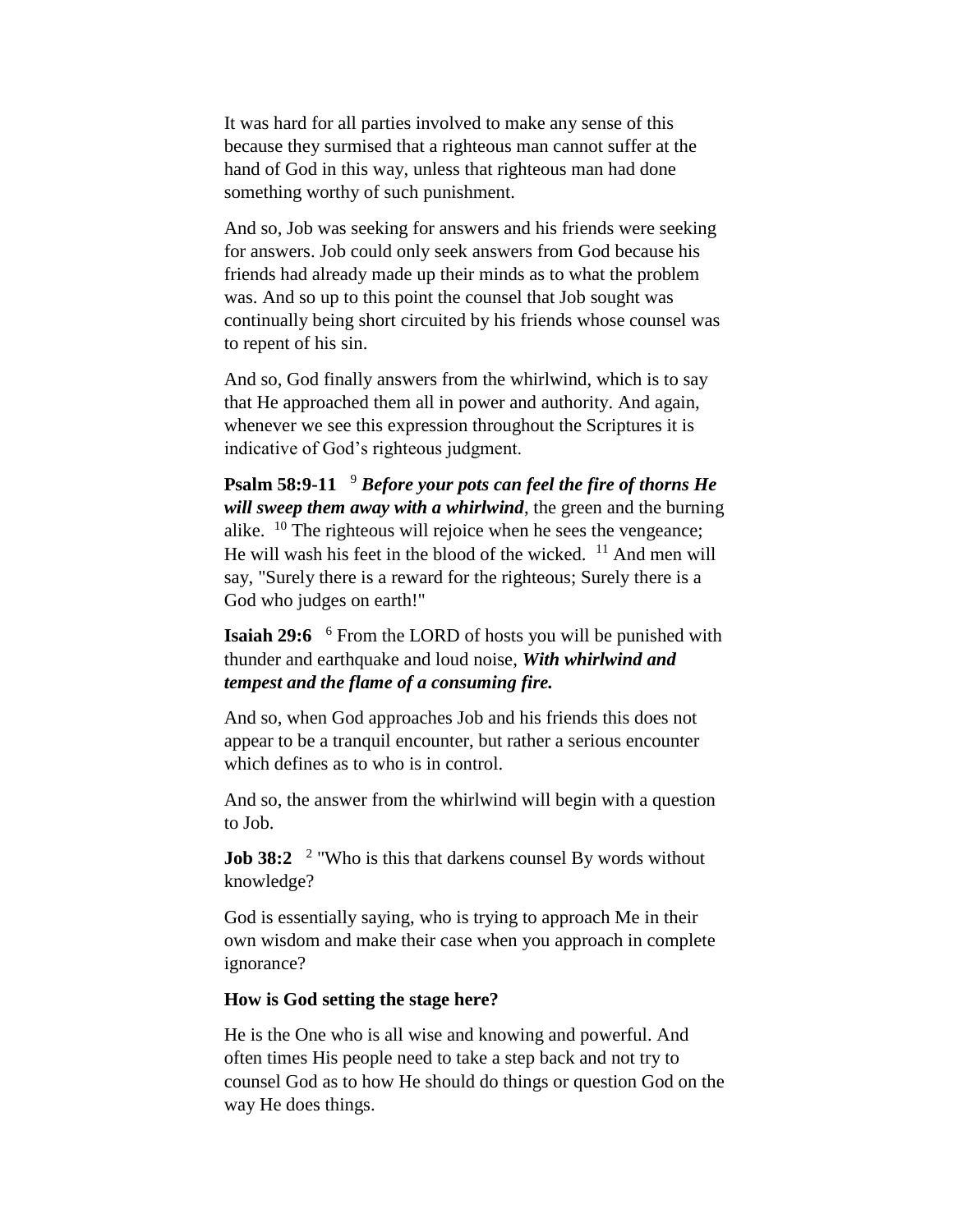This doesn't mean we can't ask questions of God and come to Him in prayer seeking His will, but it does mean that after seeking Him and not getting the answer we are looking for that we should then try and proceed without Him.

Now this can be a fine line because there are points in life where decisions need to be made sooner than later. And we may have sought the Lord on the matter and didn't seem to come away with any answers. But a decision still needs to be made.

### **In those cases where is our first line of counsel?**

The word of God. If we make any decision will it result in violating God's word?

### **Where might be our second line of counsel?**

Other believers who rely on the word of God in their counsel.

In Job's case he will hear directly from God.

**Job 38:3** <sup>3</sup> "Now gird up your loins like a man, And I will ask you, and you instruct Me!

# **What kind of a statement is, gird up your loins like a man?**

Get ready for the kind of counsel that you may not want to hear, but be ready to accept it like a man and not faint when you get the answer.

And this is in the context of the previous verse which declares that Job has approached God without knowledge, which is to say, because you don't have all the facts, you need to be willing to keep your mouth shut and just listen.

This is a hard lesson for any of us to learn, especially from our God but all of this is in the context of the very beginning of this account where God declared to Satan that Job was a righteous man and upright in all his ways.

And so, this may sound harsh at this particular point, but it is all bathed in love and mercy and concern for His righteous servant.

And this is essential to understand because there are times in all of our lives when we find ourselves in the whirlwind and sometimes God is in the middle of that whirlwind and we don't see Him because we're more concerned with the whirlwind itself.

But here's the truth.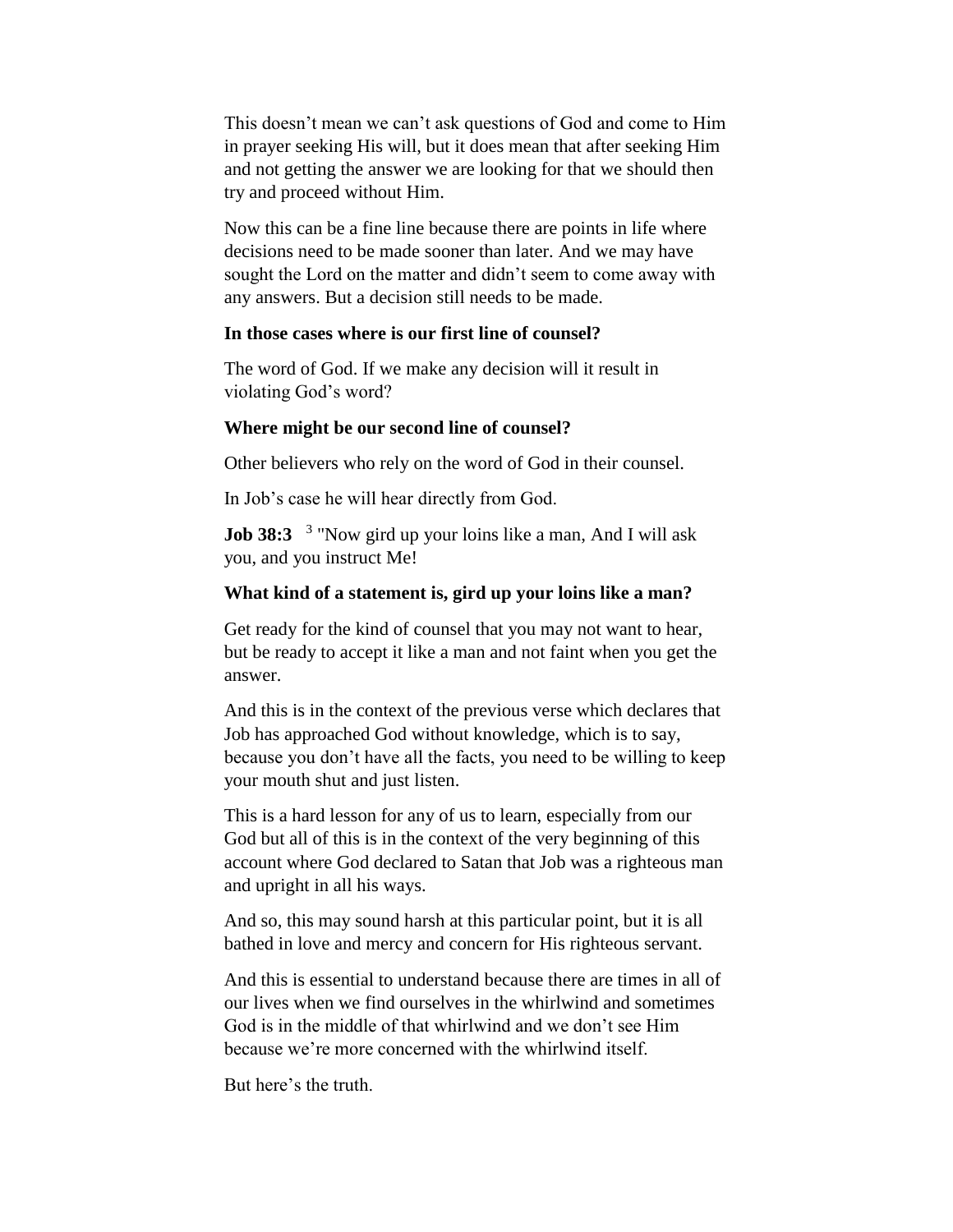**Proverbs 10:25** <sup>25</sup> When the whirlwind passes, the wicked is no more, But the righteous *has* an everlasting foundation.

Both the wicked and the righteous may experience God's whirlwind. For the wicked it is meant for destruction in its final form. For the righteous, those who have embraced Christ by faith, it is never meant for destruction, because in Him we have an everlasting foundation.

**Romans 8:1** NAU Therefore there is now no condemnation for those who are in Christ Jesus.

And so, God continues.

**Job 38:3** I will ask you, and you instruct Me!

In most languages this is a form of speech we might call sarcasm.

#### **Again, why might God employ this type of approach?**

To get Job's attention and put his thinking process into the proper perspective. And the proper perspective here is that God is saying, 'no one can instruct Me, so listen to what I say.'

But God is not going to let Job off the hook that easily. The form of speech we call sarcasm is about to take on a new level for Job as God puts all things into perspective for him.

**Job 38:4** <sup>4</sup> "Where were you when I laid the foundation of the earth? Tell *Me*, if you have understanding,

Now let's keep the context in mind here. God has approached Job in the whirlwind, which is to say, God has literally made Himself manifest to Job to where they are in each other's midst. Job and his friends can see and hear God in the whirlwind.

So, let's go back to a basic question about the God who reveals Himself.

We are told that no one in this world could ever see God and live because of His awesome glory. And yet, we are told that God has personally revealed Himself to men on different occasions.

#### **How do we explain this?**

God has chosen to hide His glory in such a way where He allows men to see and hear Him. And in these manifestations, be they burning bushes, appearances as an angel of the Lord, appearances as a man in the case of approaching Abraham, or in the fiery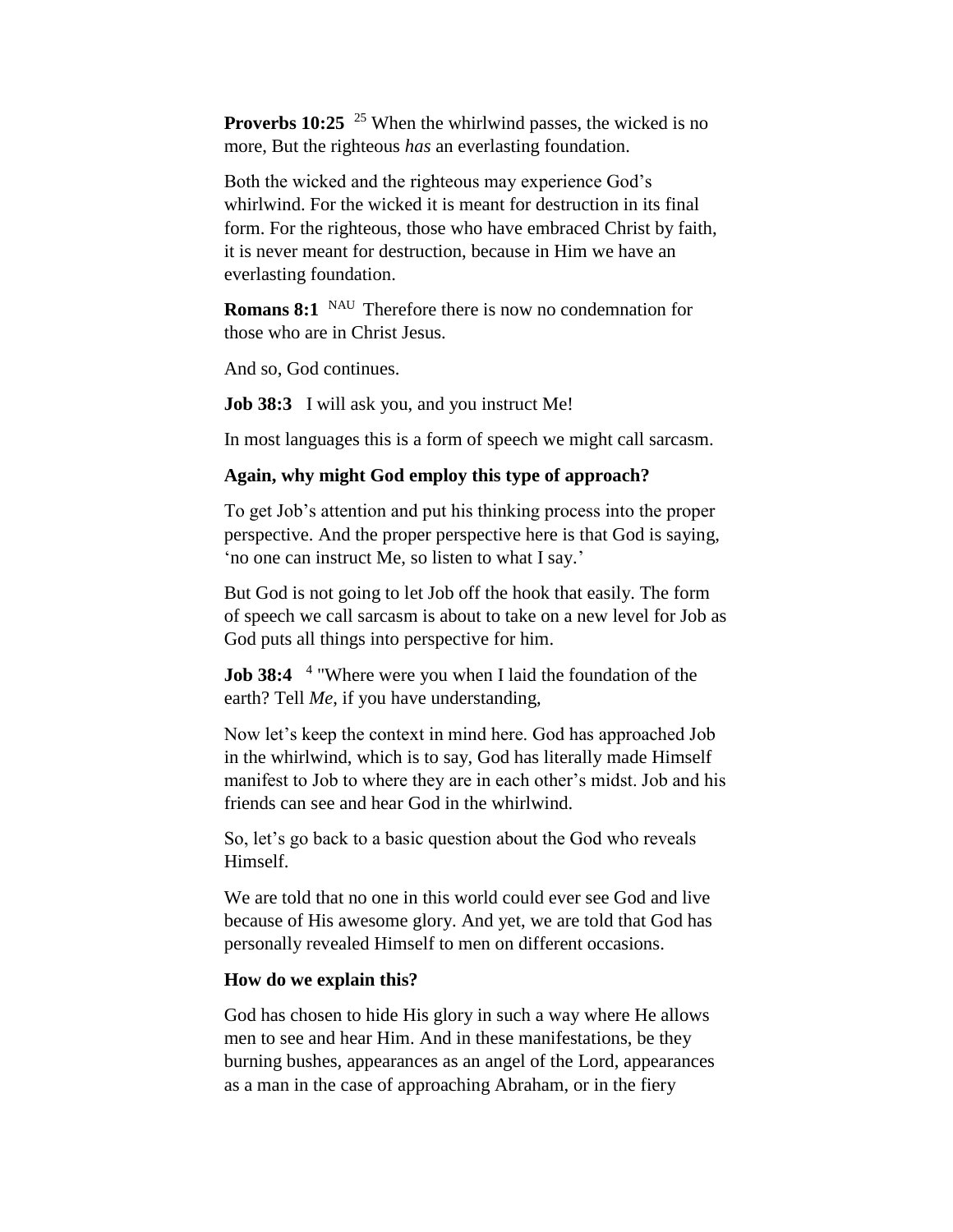furnace with Shadrach, Meshac and Abednego, we know that God communicates His very presence in all of these instances.

But they are not His glorious presence which we are told that He had to hide from Moses on one occasion.

**Exodus 33:21-23**  <sup>21</sup> Then the LORD said, "Behold, there is a place by Me, and you shall stand *there* on the rock; <sup>22</sup> and it will come about, while My glory is passing by, that I will put you in the cleft of the rock and cover you with My hand until I have passed by. <sup>23</sup> "Then I will take My hand away and you shall see My back, but My face shall not be seen."

And so, we see that there are many instances in the word of God where the Lord manifests Himself to people. The question is who in the Godhead is designated the One who reveals the God of heaven and earth?

**Matthew 11:27** <sup>27</sup> "All things have been handed over to Me by My Father; and no one knows the Son except the Father; nor does anyone know the Father except the Son, and anyone to whom the Son wills to reveal *Him*.

**John 1:14-18** <sup>14</sup> And the Word became flesh, and dwelt among us, and we saw His glory, glory as of the only begotten from the Father, full of grace and truth. <sup>15</sup> John testified about Him and cried out, saying, "This was He of whom I said, 'He who comes after me has a higher rank than I, for He existed before me."<sup>16</sup> For of His fullness we have all received, and grace upon grace. <sup>17</sup> For the Law was given through Moses; grace and truth were realized through Jesus Christ. <sup>18</sup> No one has seen God at any time; the only begotten God who is in the bosom of the Father, He has explained *Him*.

**John 14:9** <sup>9</sup> Jesus said to him, "Have I been so long with you, and *yet* you have not come to know Me, Philip? He who has seen Me has seen the Father; how *can* you say, 'Show us the Father '?

This is part of the reason that Jesus is designated the Word in the beginning of John's gospel.

**John 1:1-3** <sup>NAU</sup> In the beginning was the Word, and the Word was with God, and the Word was God.  $2$  He was in the beginning with God. <sup>3</sup> All things came into being through Him, and apart from Him nothing came into being that has come into being.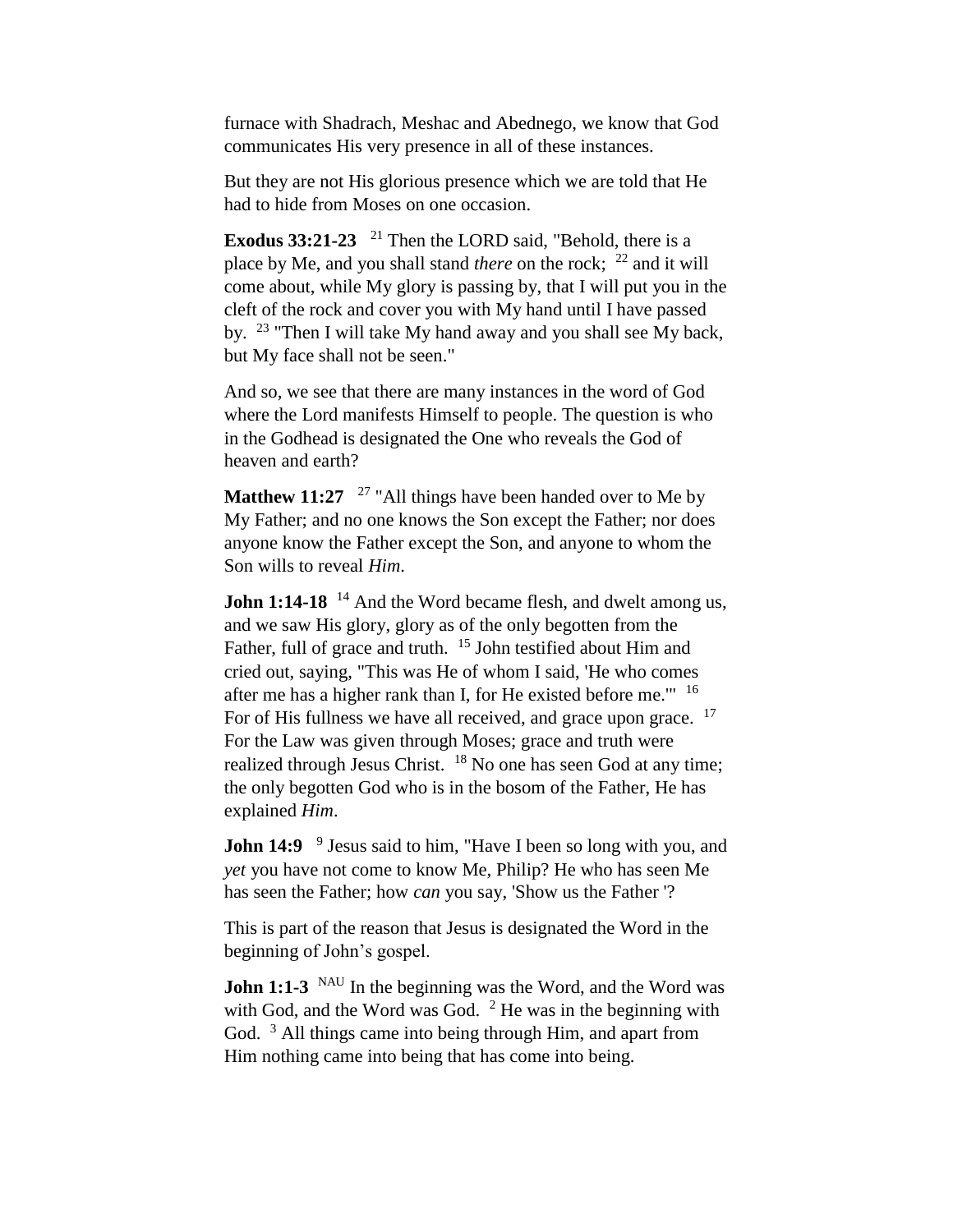The Word or Logos is He who explains and it is Jesus who has always explained or revealed the Father throughout human history.

# **And so, when God approaches Job in the whirlwind who is Job being confronted by?**

The Son of God, Jesus Christ.

By the way, it is no coincidence that the Lord, (and the word Lord here in our text is Jehovah), takes Job back to the very beginning of creation.

**Job 38:4** <sup>4</sup> "Where were you when I laid the foundation of the earth? Tell *Me*, if you have understanding,

**John 1:1-3** <sup>NAU</sup> In the beginning was the Word, and the Word was with God, and the Word was God.  $2$  He was in the beginning with God. <sup>3</sup> All things came into being through Him, and apart from Him nothing came into being that has come into being.

The Lord Jesus Christ is painting a picture for Job that only God could paint because there is only one person who was there at creation who had the ability to call all things into existence and that is God alone.

## **By the way, what are the foundations of the earth?**

**Genesis 1:1-2** <sup>NAU</sup> In the beginning God created the heavens and the earth.  $2$  The earth was formless and void, and darkness was over the surface of the deep, and the Spirit of God was moving over the surface of the waters.

We are told that the earth was formless and void. In other words, in its original form the earth was "formless." This doesn't mean it didn't have any form, only that when God chose to call matter into existence for the reason of creating earth it was not in its final form.

What this means is that God chose to use a process of forming the earth into its final form instead of simply and instantly creating earth the way it ended up on day 3 .

Genesis 1:9-13 <sup>9</sup> Then God said, "Let the waters below the heavens be gathered into one place, and let the dry land appear"; and it was so.  $10$  God called the dry land earth, and the gathering of the waters He called seas; and God saw that it was good. <sup>11</sup> Then God said, "Let the earth sprout vegetation: plants yielding seed, *and* fruit trees on the earth bearing fruit after <sup>3</sup> their kind with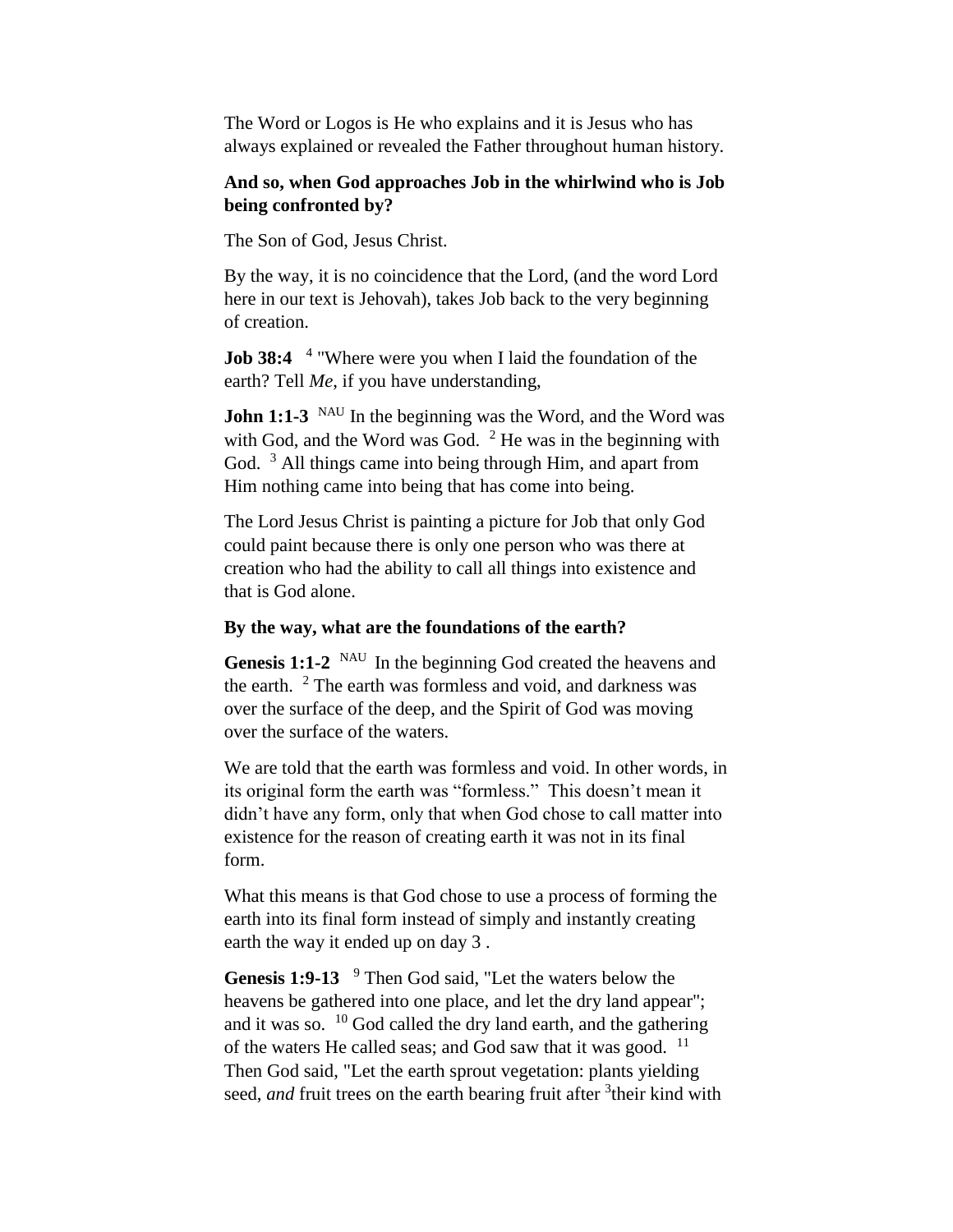seed in them"; and it was so.  $12$  The earth brought forth vegetation, plants yielding seed after their kind, and trees bearing fruit with seed in them, after their kind; and God saw that it was good.  $13$ There was evening and there was morning, a third day.

So, when the question was asked of Job, where were you when I laid the foundations of the earth?, this is a reference back to Genesis 1:1-2.

But again, if we are to answer the question as to what the foundations of the earth were we would have to say that when God spoke matter into existence He hung it in a particular place to then work on it over the span of 3 days before He would call it earth as it was meant to look in its final form. Job himself had a very good understanding of how God created the earth.

**Job 26:7** <sup>7</sup> "He stretches out the north over empty space And hangs the earth on nothing.

Now when Job says that God hangs the earth on nothing he is not defining "nothing" in any scientific way. He is simply stating the obvious. From man's perspective it is as though the earth were just hanging in the expanse of nothing, just as the moon and the stars appear to hanging on nothing.

Recent scientific discoveries have determined that space is not nothing. Einstein's theory of relativity in the early  $20<sup>th</sup>$  century made clear that there is a direct correlation between time and matter and that space is dimensional, which is to say that it has substance. And scientists have discovered that space seems to be able to be stretched or expanded. They have actually caught up with the bible.

NAU **Isaiah 40:22** It is He who sits above the circle of the earth, And its inhabitants are like grasshoppers, Who stretches out the heavens like a curtain And spreads them out like a tent to dwell in.

God took the substance of space and literally stretched it out in the first few days of creation and in that process He took the beginnings of the earth and placed it in the midst of this space to hang it on what appears to be nothing, but is actually something.

**By the way, when it says in Genesis, in the beginning God created, what is implied by the word beginning as it relates to God?**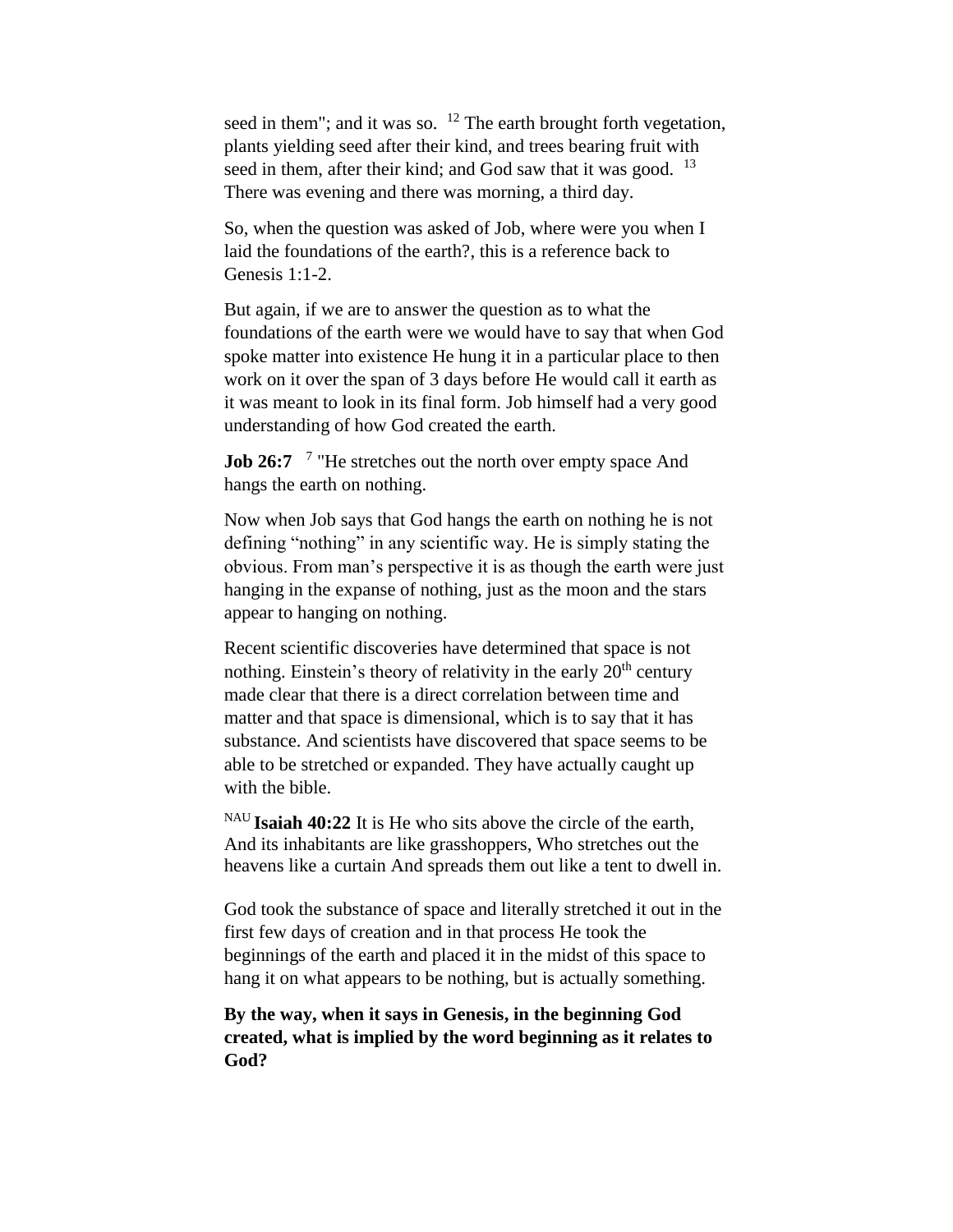That the beginning had a beginning before which time there was only God.

In the beginning also implies that God created time for the specific purpose to work alongside matter. Space, matter and time are creations of God and did not exist prior to God creating them, thus, "in the beginning."

But back to our original question, what are the foundations of the earth?, we would have to say that the foundations were actually made up of water as the Spirit hovered over the face of the deep waters.

Peter would also confirm this.

**2 Peter 3:3-6** <sup>3</sup> Know this first of all, that in the last days mockers will come with *their* mocking, following after their own lusts, <sup>4</sup> and saying, "Where is the promise of His coming? For *ever* since the fathers fell asleep, all continues just as it was from the beginning of creation."  $5$  For when they maintain this, it escapes their notice that by the word of God *the* heavens existed long ago and *the* earth was formed out of water and by water, <sup>6</sup> through which the world at that time was destroyed, being flooded with water.

And so, the beginnings or foundation of our present earth were formed out of water. This must include the truth that suspended in this water, this slurry mixture that God hung on space, all of the physical elements that would go into making solids that would be part of the final product that God and we call earth.

Job knew that in the beginning only God was there and only God could have created the earth. And so, the question is both rhetorical and in a sense sarcastic because God knew that Job knew. Everything about our existence must start with God as Creator.

And this is why all throughout Scripture when the word of God addresses the one true God it often reverts back to Him creating all things as John points out in his gospel and Paul does when sharing the gospel with the Greeks.

**Acts 17:23-25** <sup>23</sup> "For while I was passing through and examining the objects of your worship, I also found an altar with this inscription, 'TO AN UNKNOWN GOD.' Therefore what you worship in ignorance, this I proclaim to you. <sup>24</sup> "*The God who made the world and all things in it, since He is Lord of heaven and earth*, does not dwell in temples made with hands; <sup>25</sup> nor is